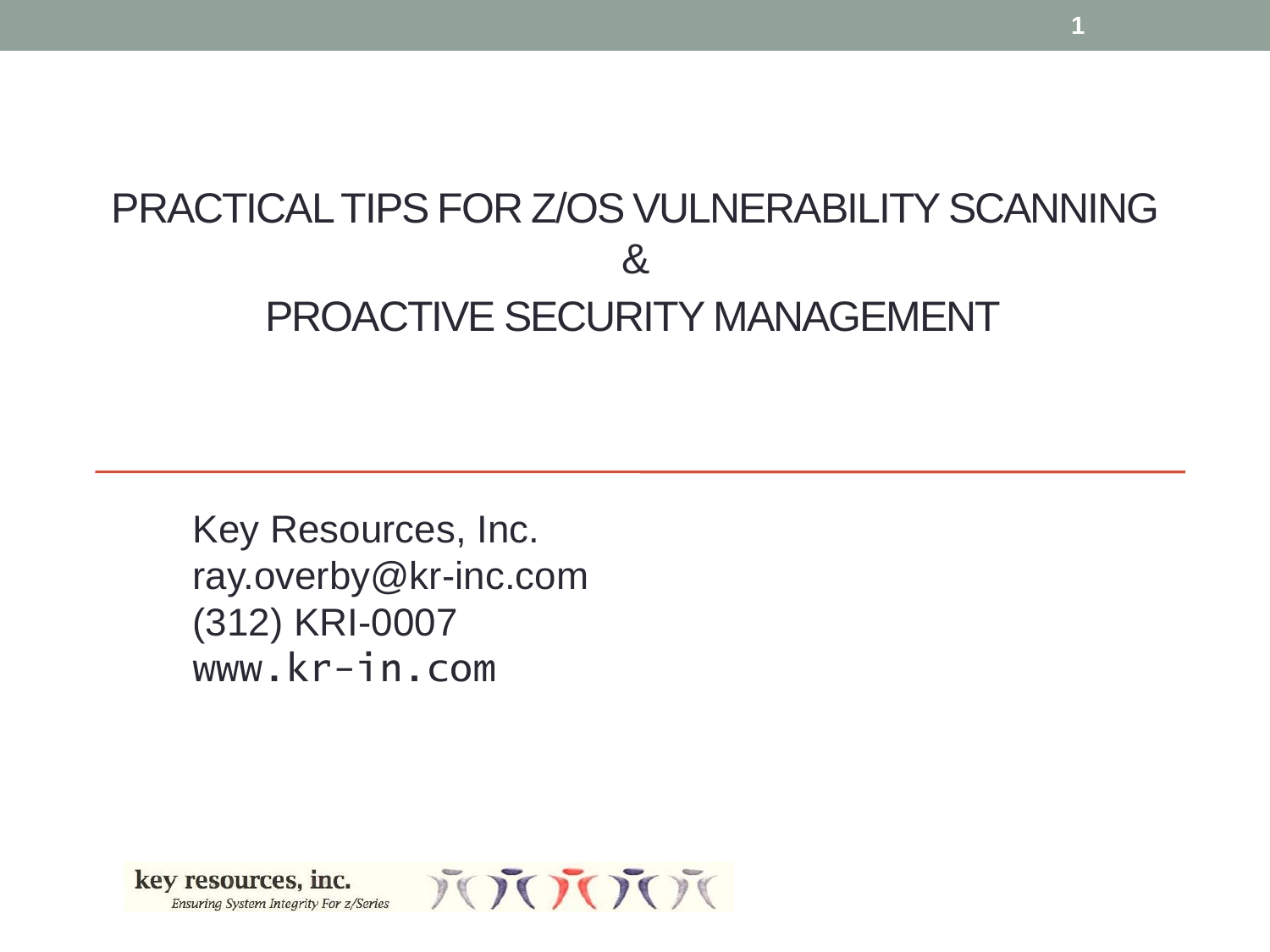### **Ray Overby**

- SKK ACF2 Developer (1981-1988)
- Key Resources, Inc. incorporated 1988
	- Systems Programming
	- Security Audit and Reviews
	- Security Product Development
- Developed ESM Conversion and Merge products
- Consulting & Development for RACF add-on ISV
- Developed Automated Penetration Testing product
- z/OS Internals & Security expert

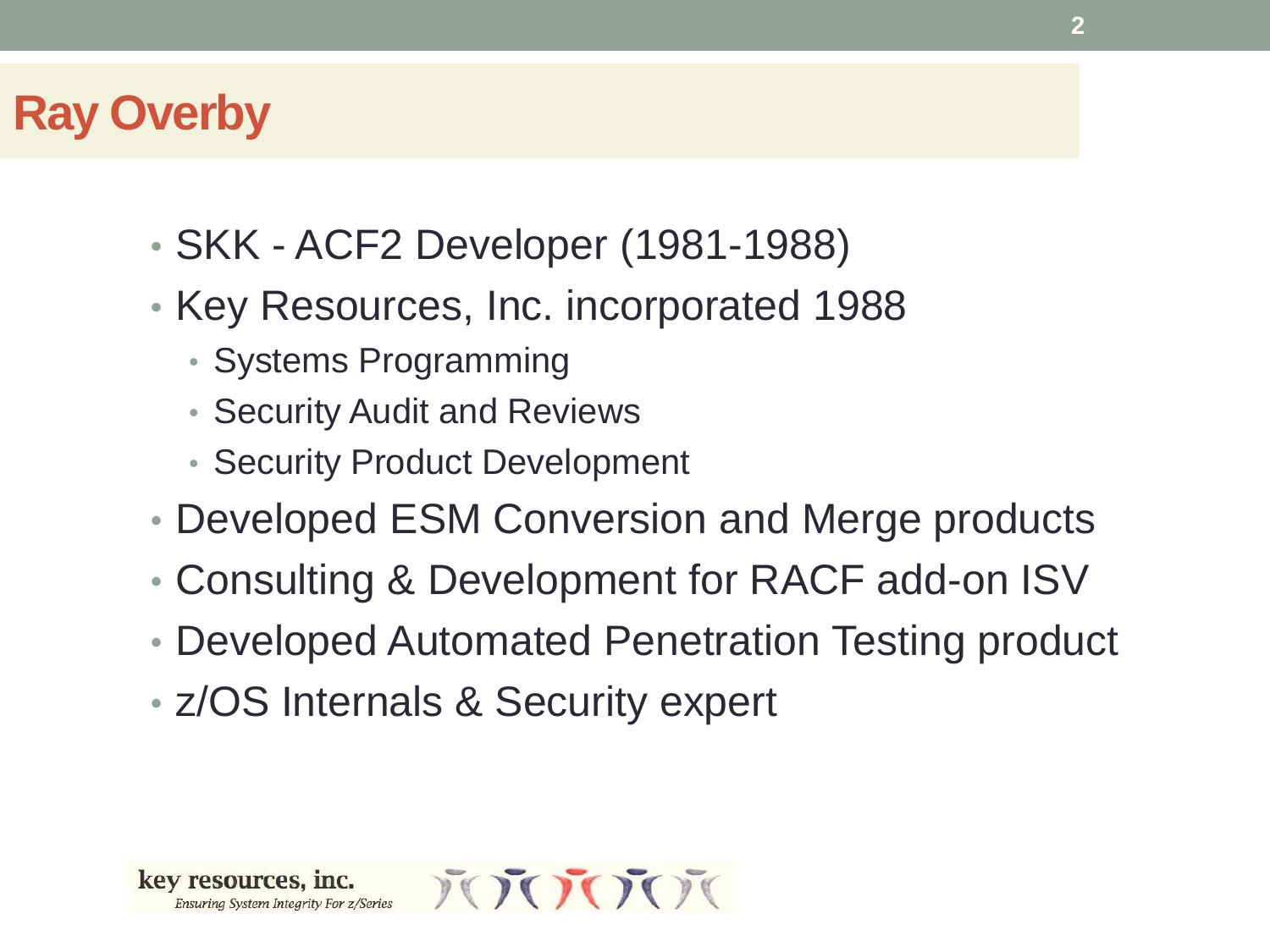### **Overview**

"Real" World Experiences:

- 1. A Terrorist Threat
- 2. An Unexpected Client Request
- 3. Recent RACF-L Conversations

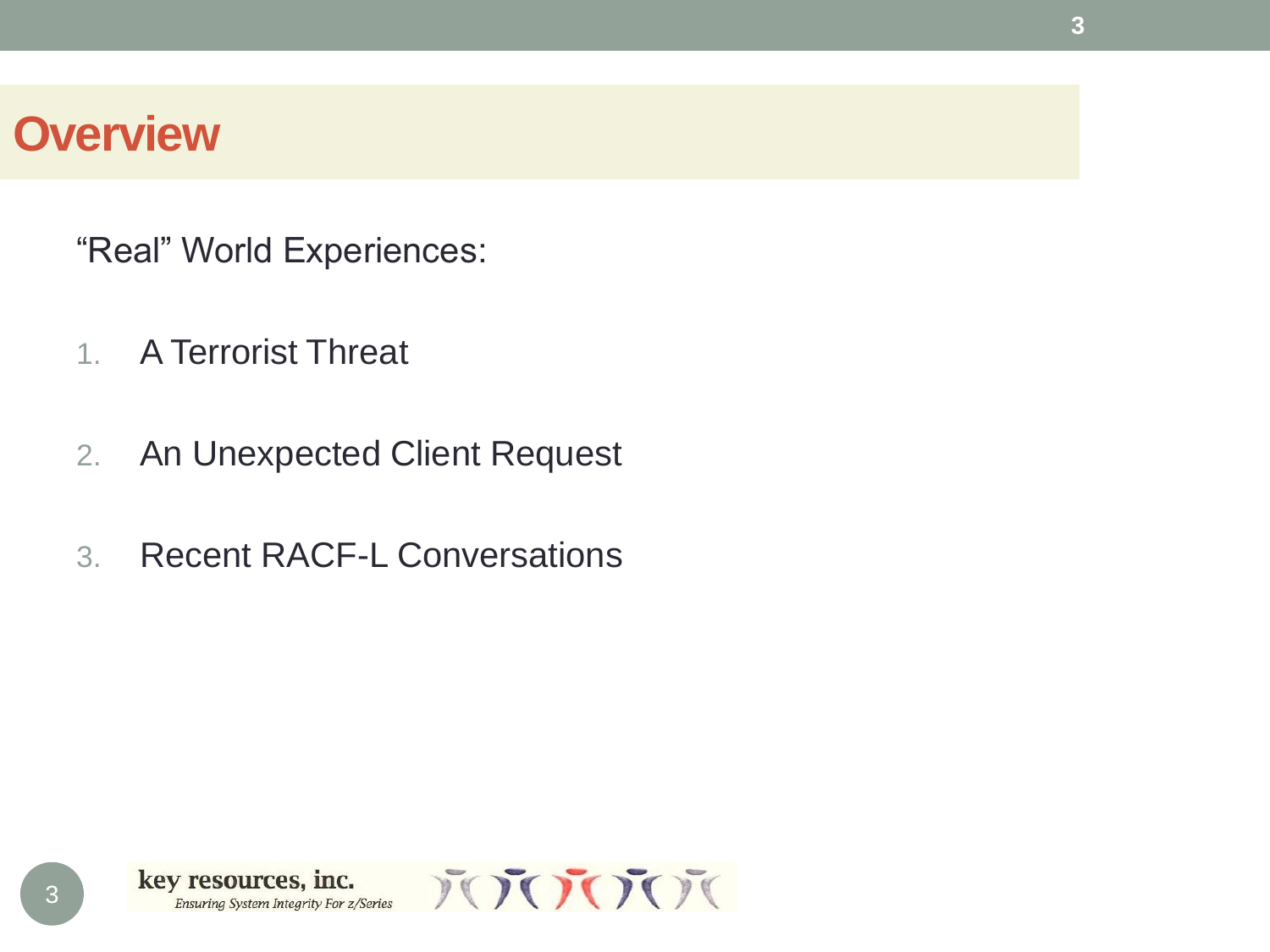### **First Example - Terrorist Threat**

- August 1998, somewhere on the West Coast.....
- Large Municipal Government entity
- MVS System
- ACF2 was the ESM
- Threat phoned in to take down the MVS system
- Client requested assessment to determine vulnerability

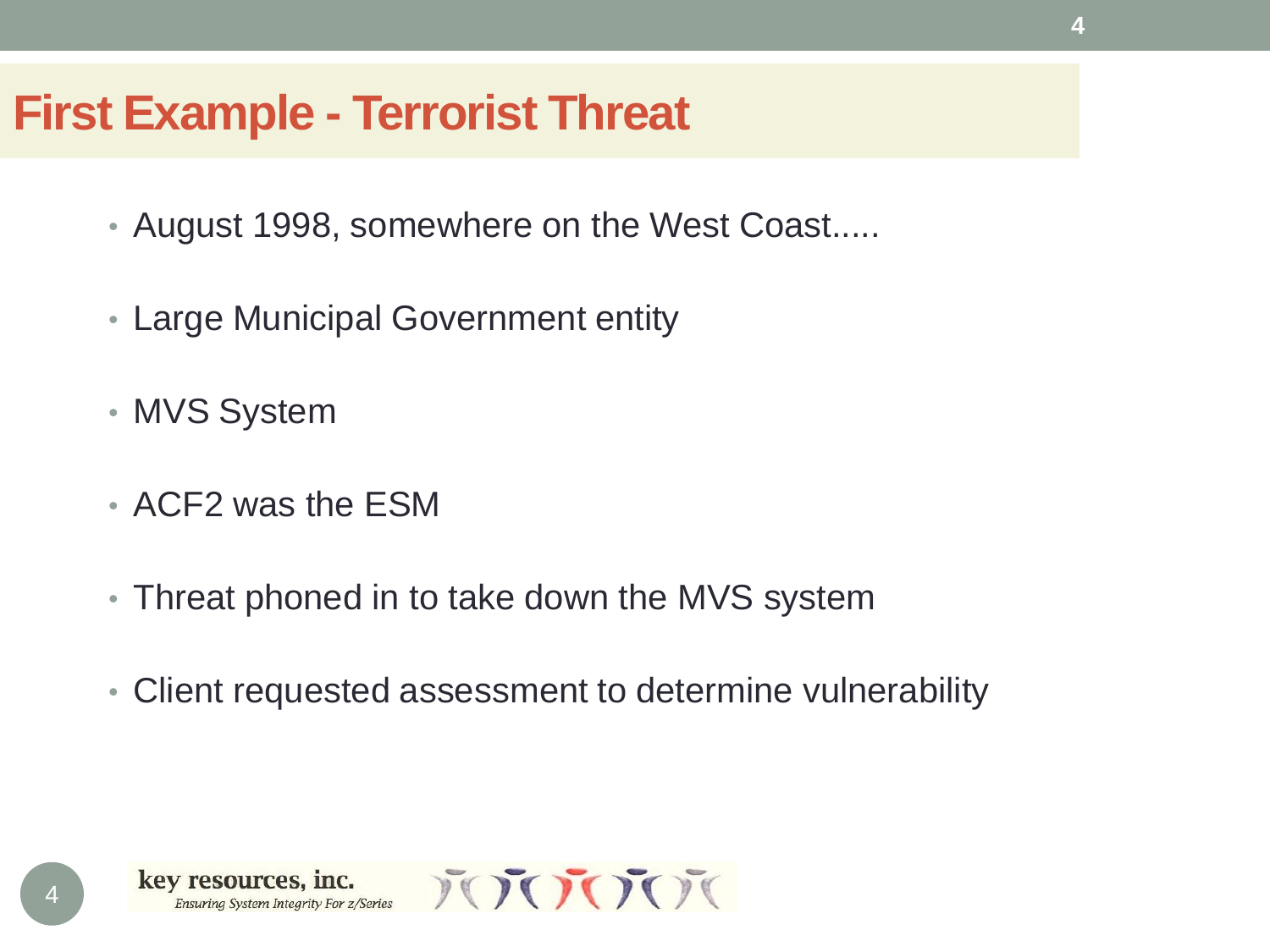### • **The following was reviewed:**

- Hardware Setup
- IPL and subsystem startup parameters
- ESM Configuration
- Policies and Procedures for maintaining and upgrading system's
- System Exits
- Nothing obvious turned up
- Penetration testing was the next step

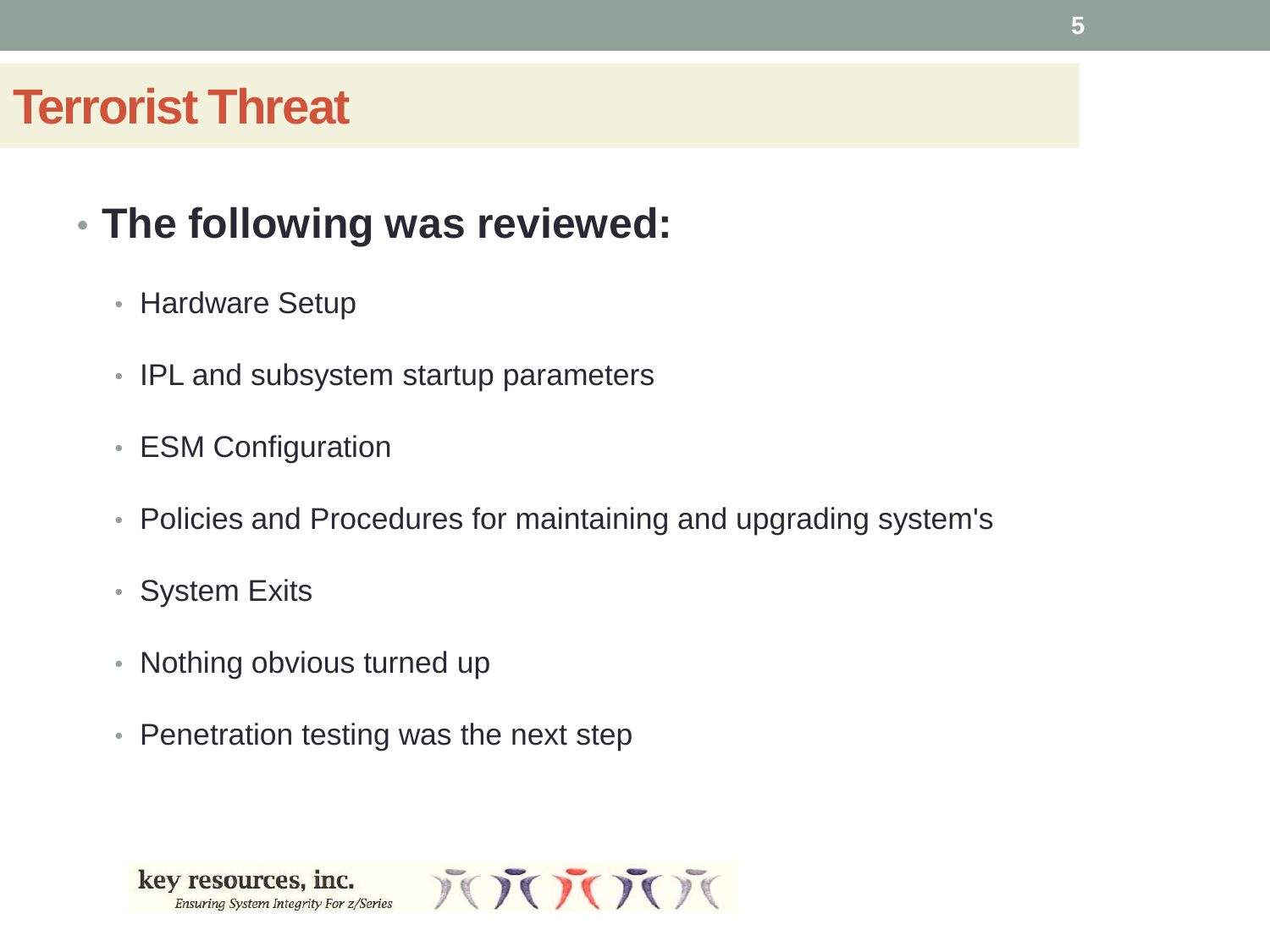**Design penetration test cases:**

- Focused on System Datasets
- Created a list:
	- LINLIST, LPALIB, APF list, …….
	- IPL parameter datasets
	- Subsystem startup datasets
- Created a list of low level users of the system.
- Ran ESM reports reviewing access to the list of files.

**6**

• Smoking gun not found.

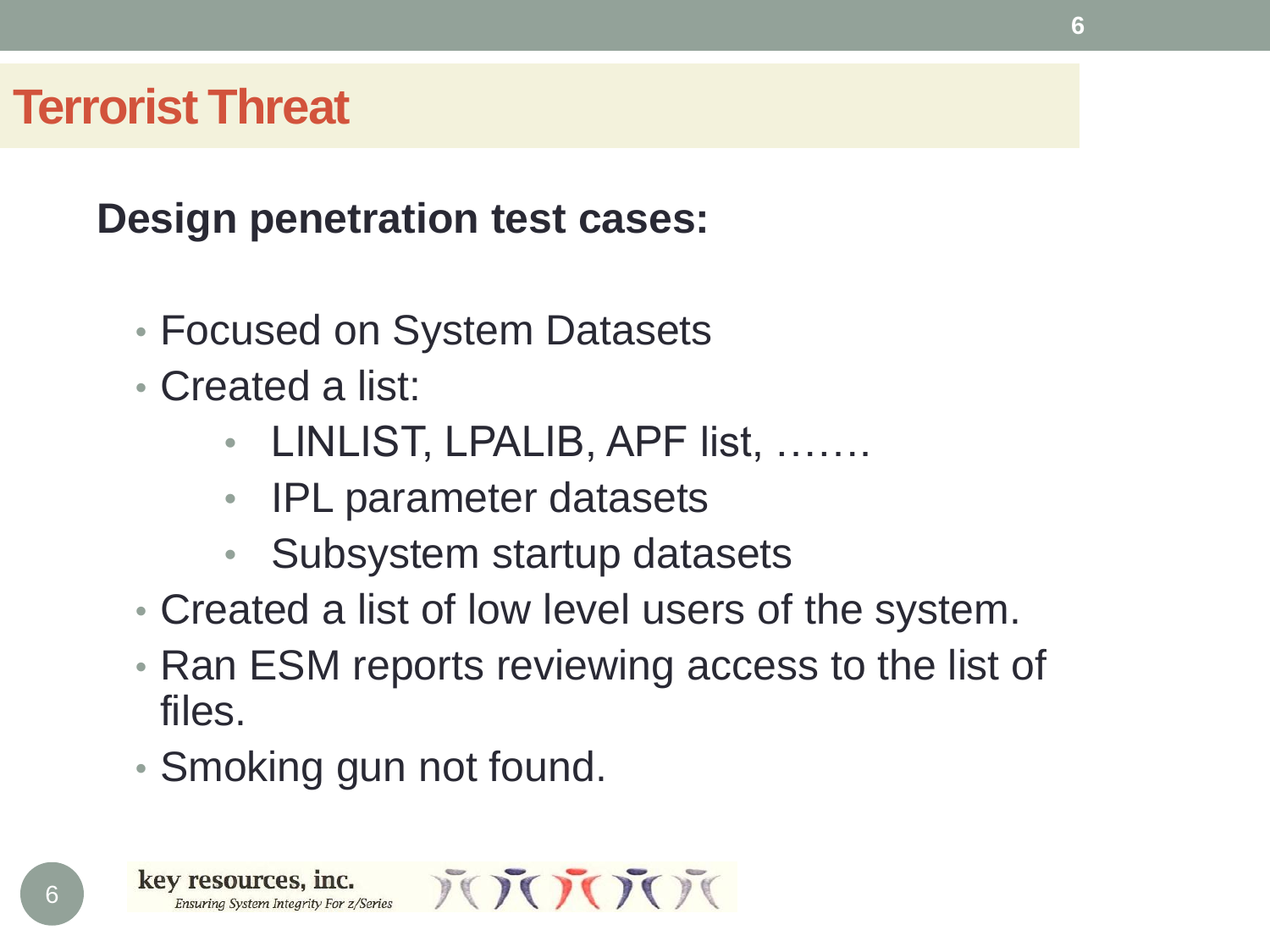### **Implement Pen Tests:**

- Test cases tried to updated the files in the list.
- Ran with the authority from the list of test users.
- These tests identified the ability to update certain system datasets.
- This caused re-examination of ESM global options.
- Finally located root cause of the error.
- Security for certain DASD volumes was done at volume level bypassing security at the dataset level.
- One of the volumes was the system residence volume.

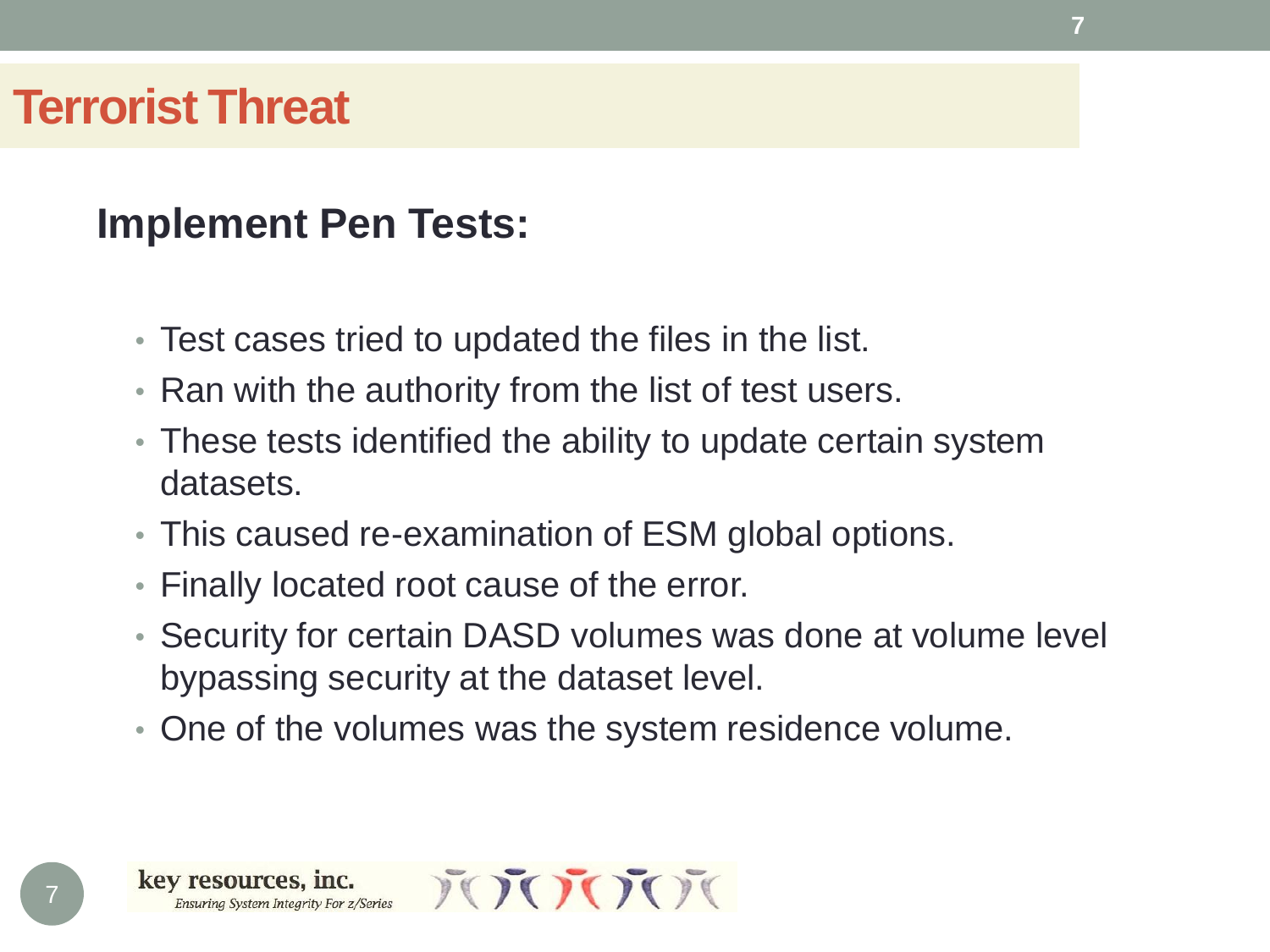### **What did assessment uncover?**

- Threat was credible.
- ESM configuration changes were recommended.
- Re-tested after the changes using penetration tests.
- Client considered assignment successfully completed.

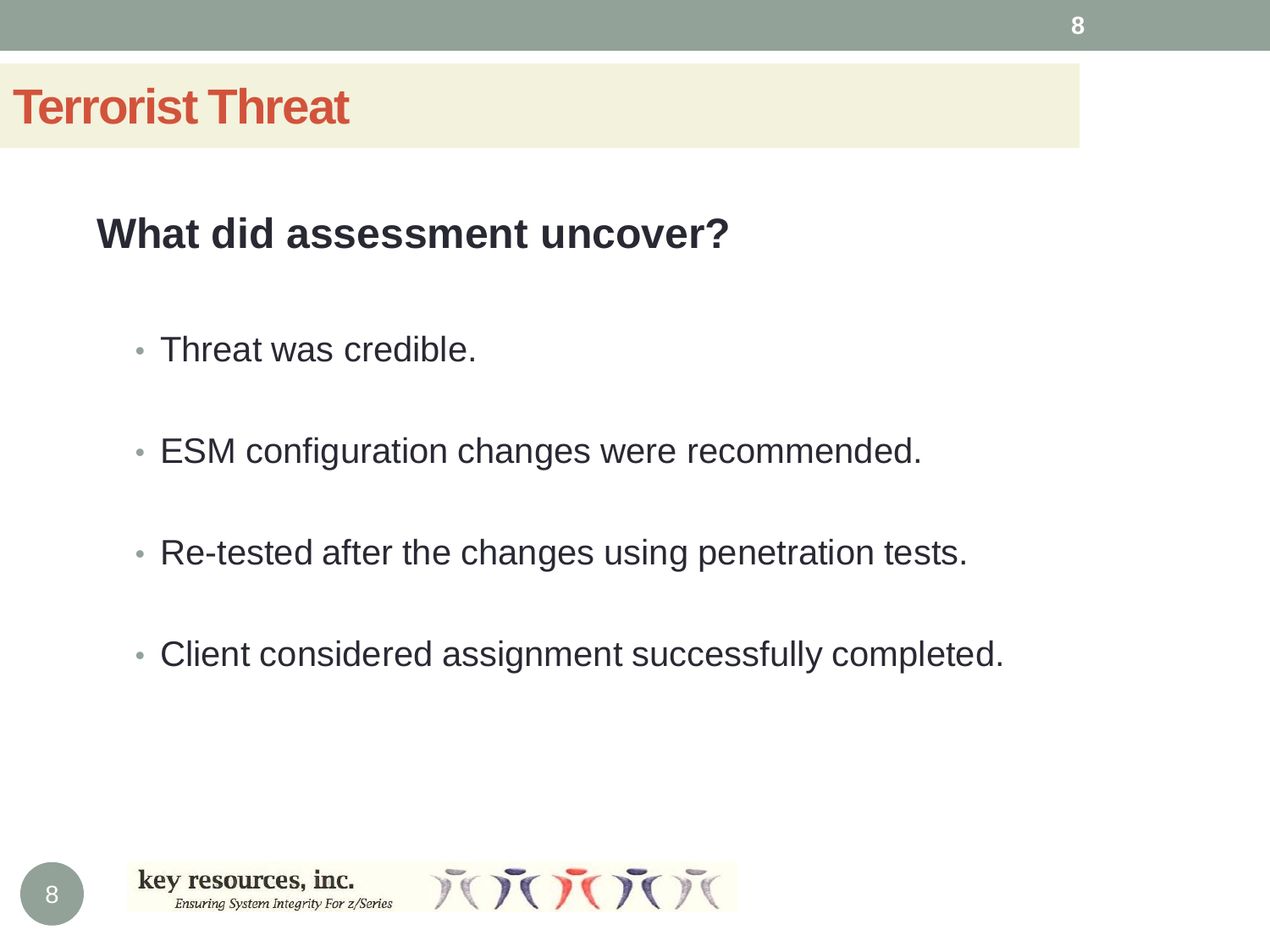### Tips:

- Make sure you understand the impact of the changes you make on the system.
- Error might have been identified in test phase or very early on in production if penetration testing had been a standard quality assurance process.
- No real tools exist so you have to be creative (sticky tape and string).
- You can not cover everything start small and work your way up.
- Identify critical assets (ex system vs. application datasets).

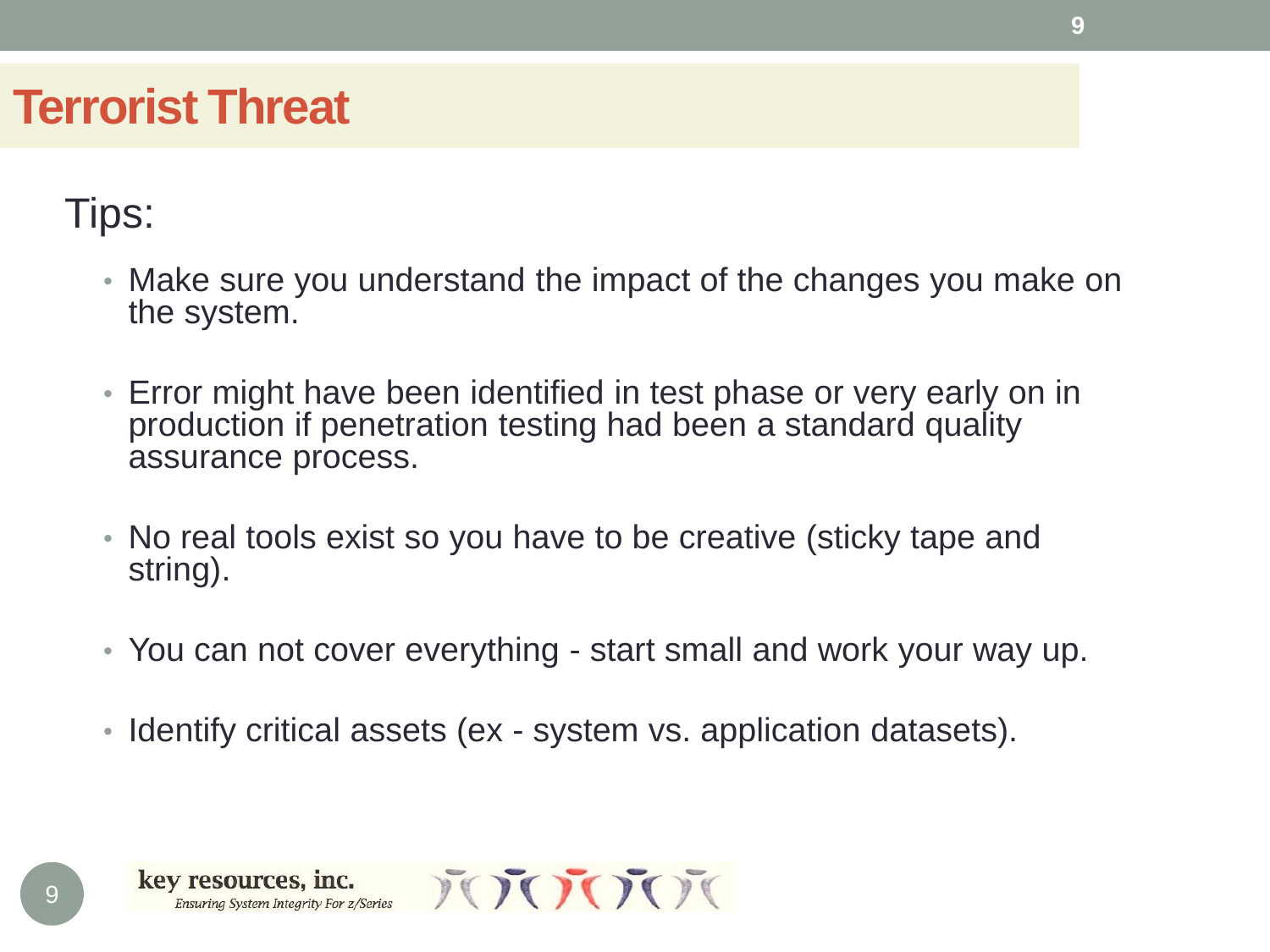### **Second Example - System Integrity Exploitation**

- 2005; Somewhere on the Eastern Seaboard
- z/OS 1.6
- Large Financial Corporation
- Assignment: Bypass z/OS Installation Controls
- Client never disclosed why they needed external review
- We were asked to focus on system integrity

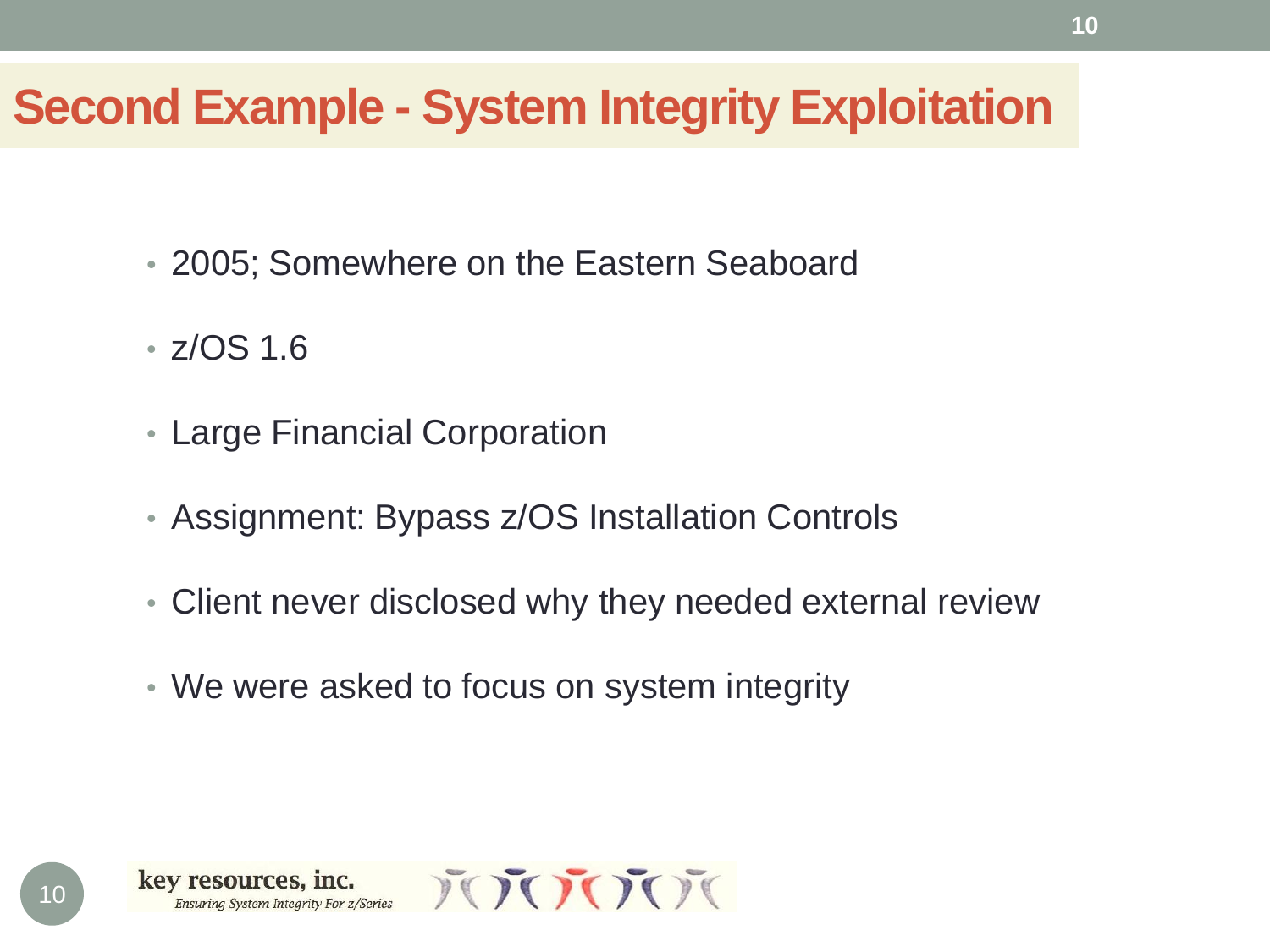- 1st day on site (after fingerprinting and background checks), before TSO userids were available.
- Explored the system using sponsors TSO session.
- MXI CBT Shareware program was installed (files 409|410).
- Good practice to see what system exits were in place (SYSX|DYNX).
- Check out cool MXI command GQE.
- List allocated common storage (requires storage tracking) by SP and storage key.
- Large amount of CSA Key 8 storage allocated on system

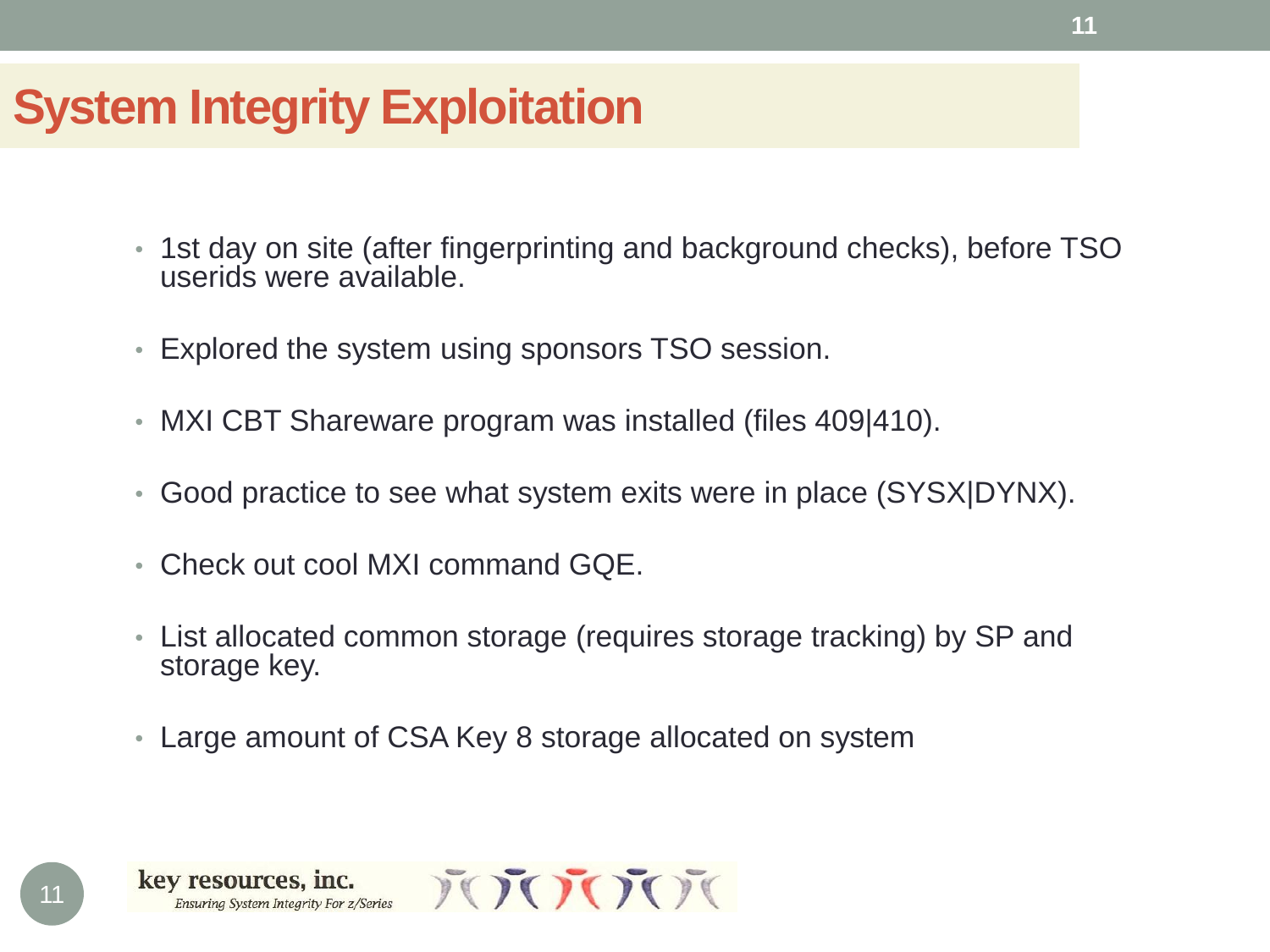- MXI GQE output showed some Key 8 CSA might be a SMF exit.
- Verified Key 8 storage was actually a SMF IEFUJI exit.
- Turns out ISV had loaded SMF Exit IEFUJI exit into CSA Key 8.
- Informed client an exploitable integrity vulnerability found.
- Client's Senior Systems programmer did not believe it was possible to exploit a vulnerability in z/OS.
- Vulnerability exploit written in REXX.
- REXX exec dynamically elevated user authority set RACF Privileged attribute for a TSO user – allowed access to most, if not all RACF protected resources.
- REXX exec could have crashed the system.
- The exploit written for this vulnerability could have been used to compromise all data on the system (i.e. – financial assets).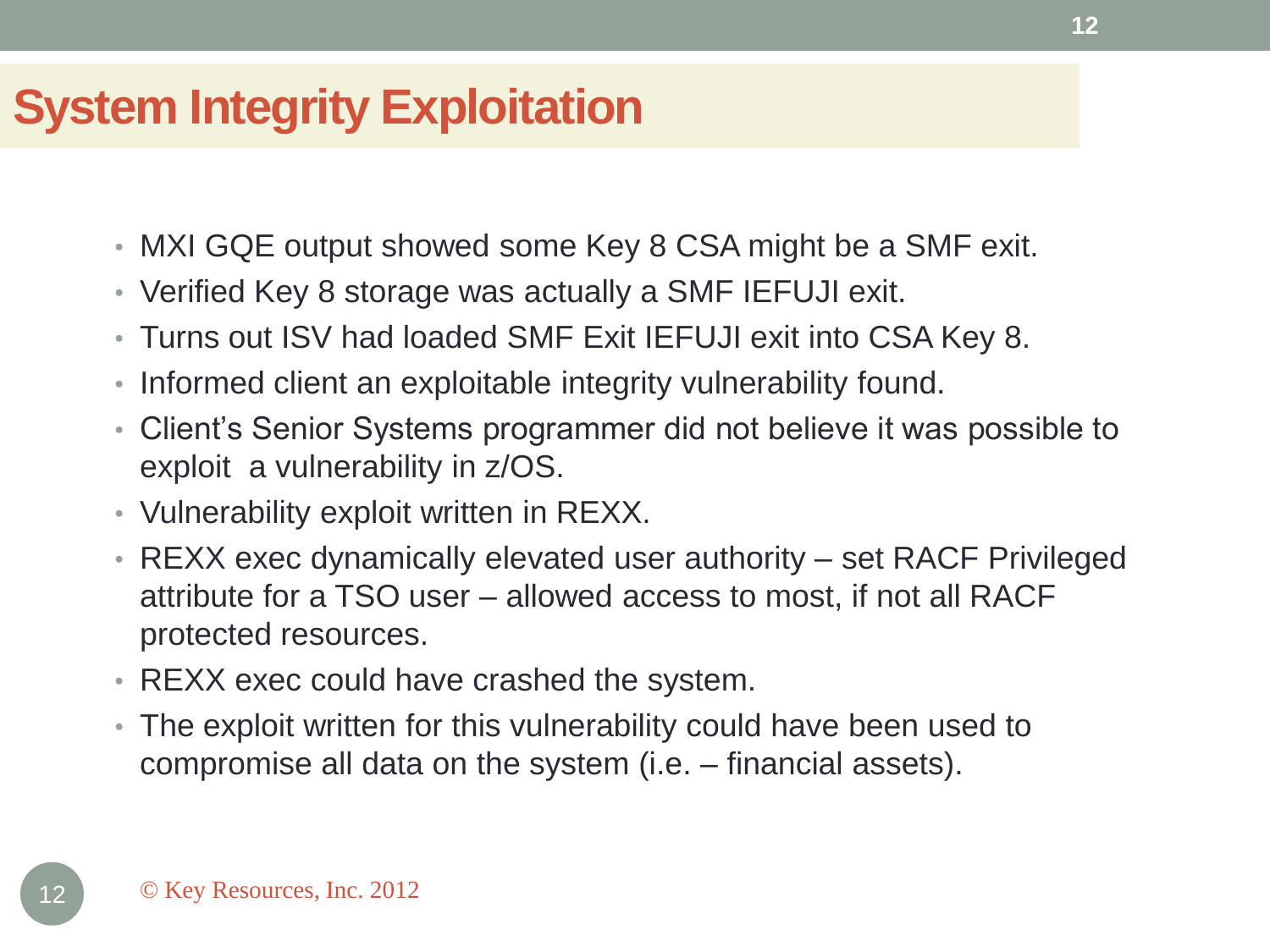- ESM is not capable of stopping, monitoring, or reporting on this type of vulnerability
- Compliance violation for every compliance regulation there is!
- To his credit client systems programmer accepted the evidence.
- Systems programmer admitted that this type of activity was beyond his level of expertise.
- He was a very experienced systems programmer.

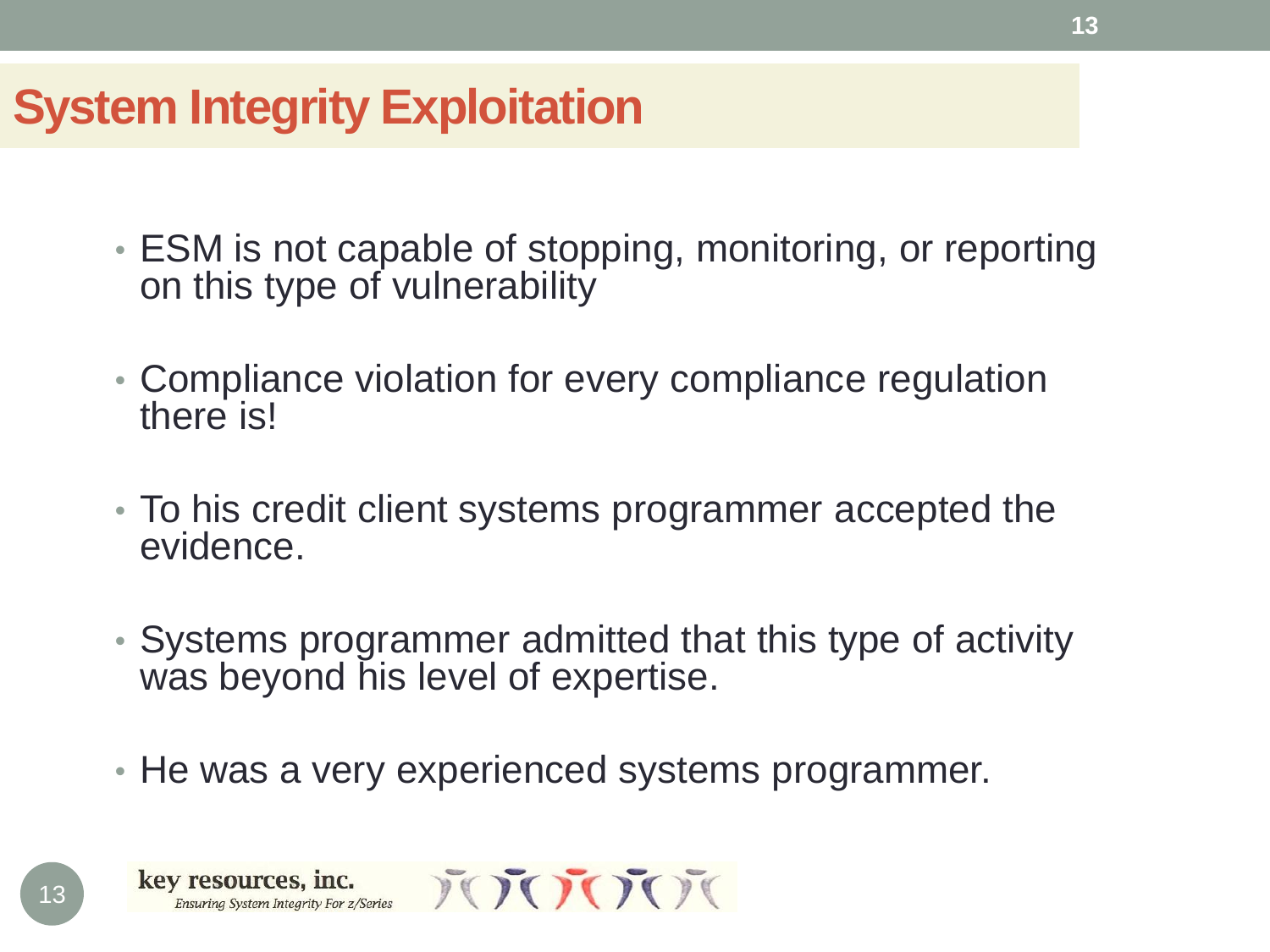#### Comments:

- Installation had some sort of loss. No details ever shared.
	- "Conspiracy of Silence"
	- If we don't talk about it, it did not happen and it can't hurt us.
- Installations do not have the expertise to perform integrity assessments.
	- In general, sr. systems programmers do not have the same skillsets as those from 10 years ago.
- It is a matter of when, not if, Key 8 common storage will be compromised and used in a vulnerability exploit.
	- For those that don't think this is an issue, they are putting their companies at risk.
- Eliminating Key 8 common storage on your system removes an attack vector for a hacker.
	- Common criteria labs will treat any Key 8 common storage as an exploitable vulnerability.

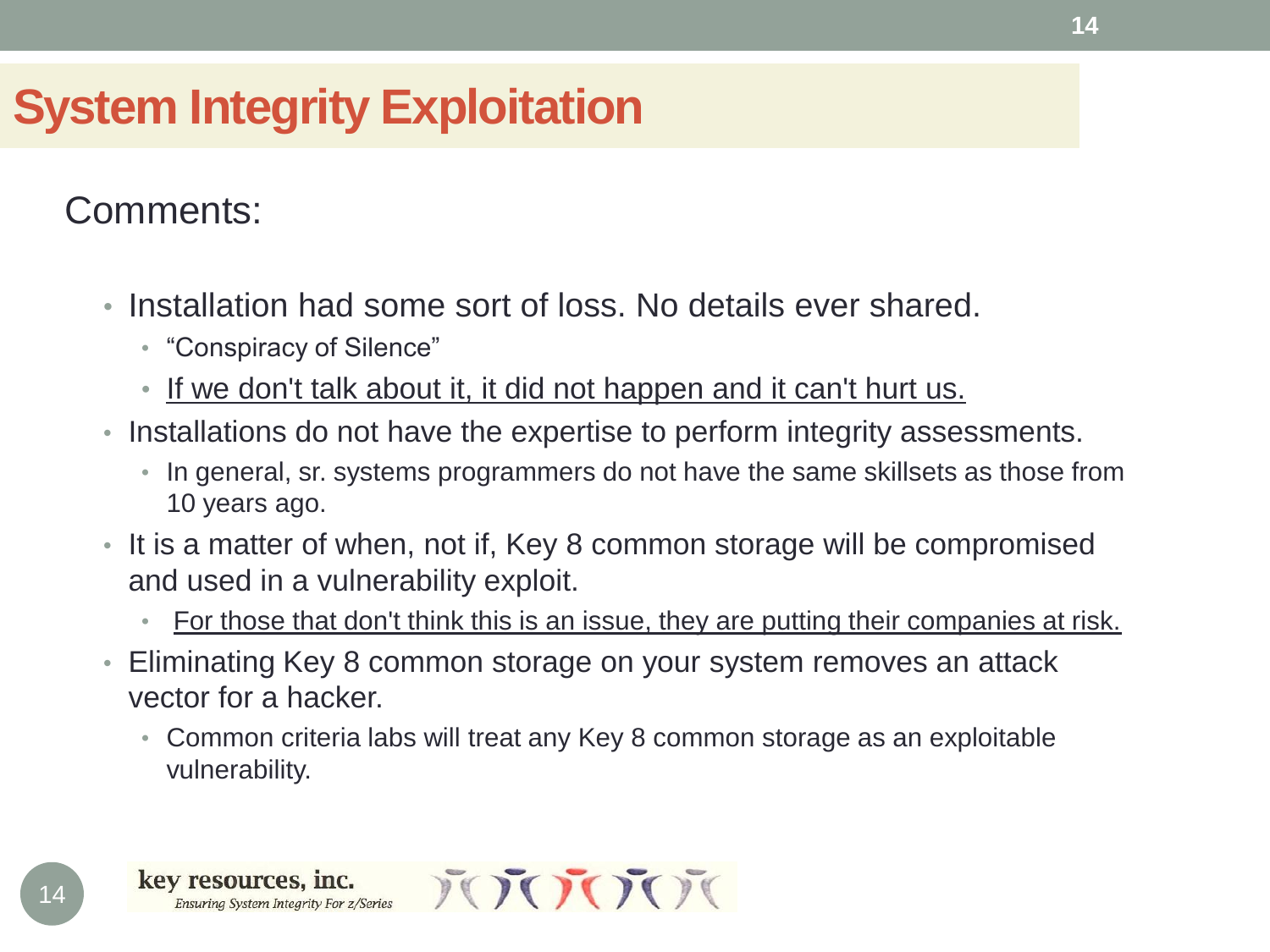Comments:

- There is an IPL parameter in DIAGxx (ALLOWUSERKEYCSA) that controls the ability to allocate Key 8 common storage.
- This ALLOWUSERKEYCSA setting can be changed dynamically via SET DIAG=xx operator command.
- Code has been located in the "wild" to change the ALLOWUSERKEYCSA setting dynamically (if off turn on, perform the Key 8 CSA allocation, then turn back off).
- ISVs are aware of the Key 8 CSA issue and most have been moving to eliminate any common storage user key usage.
- IBM recommends that you not specify ALLOWUSERKEYCSA(YES) as user key CSA creates a security risk as any unauthorized program can modify it.

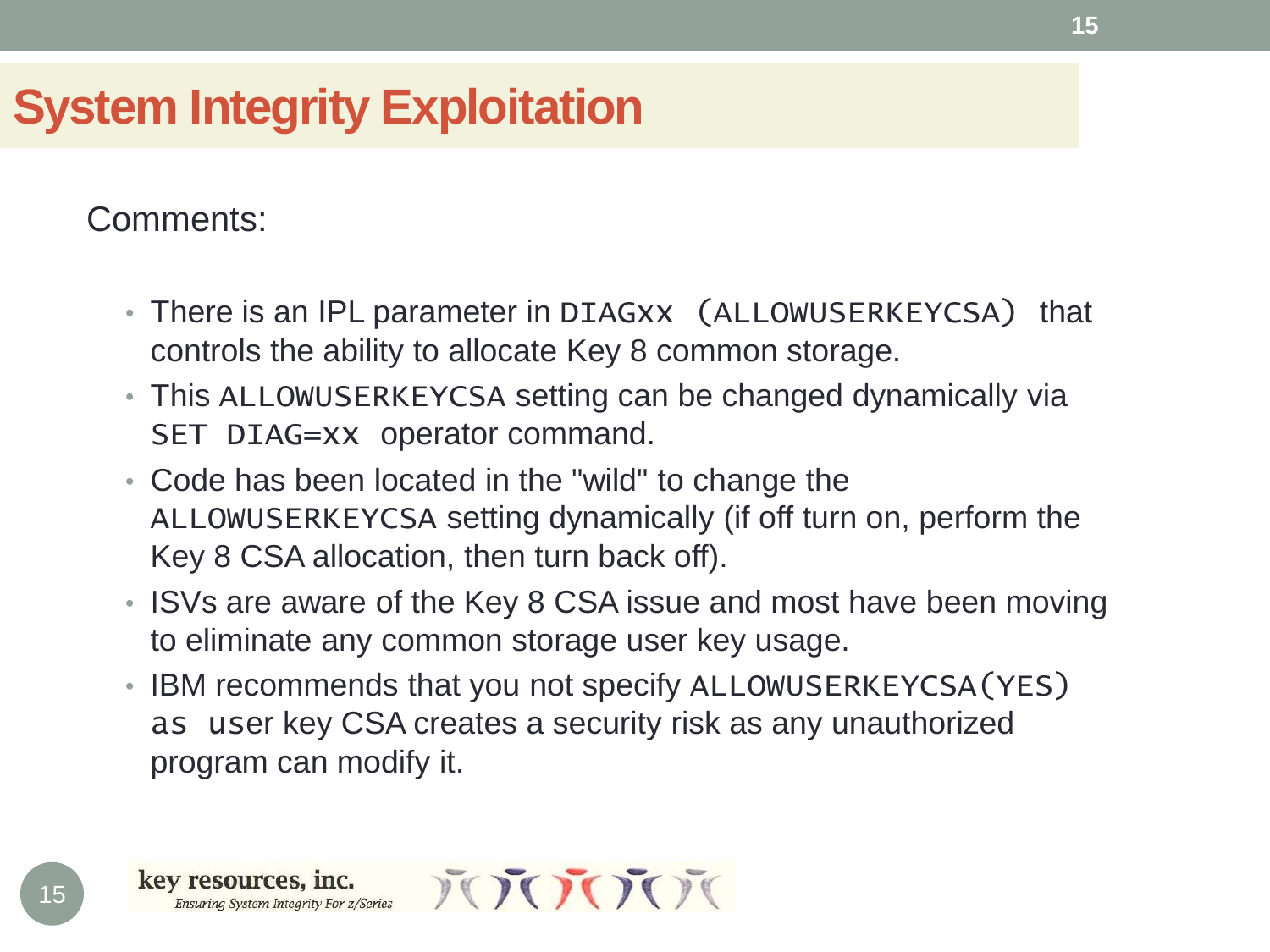#### Tips:

- Update your security policy to indicate that no Key 8 CSA memory usage is allowed.
- DIAGxx Parmlib setting at IPL should be ALLOWUSERKEYCSA(NO).
	- Migration of ISV or installation code to newer version may be required. Check with your ISV or your installation developers.
- Do not allow dynamic changing of the ALLOWUSERKEYCSA setting
	- ISV or installation written programs may need to be upgraded.
- You must still monitor Key 8 CSA storage allocation.
- Identify any abusers and remediate them.
- Any ISV that does not, should be replaced.

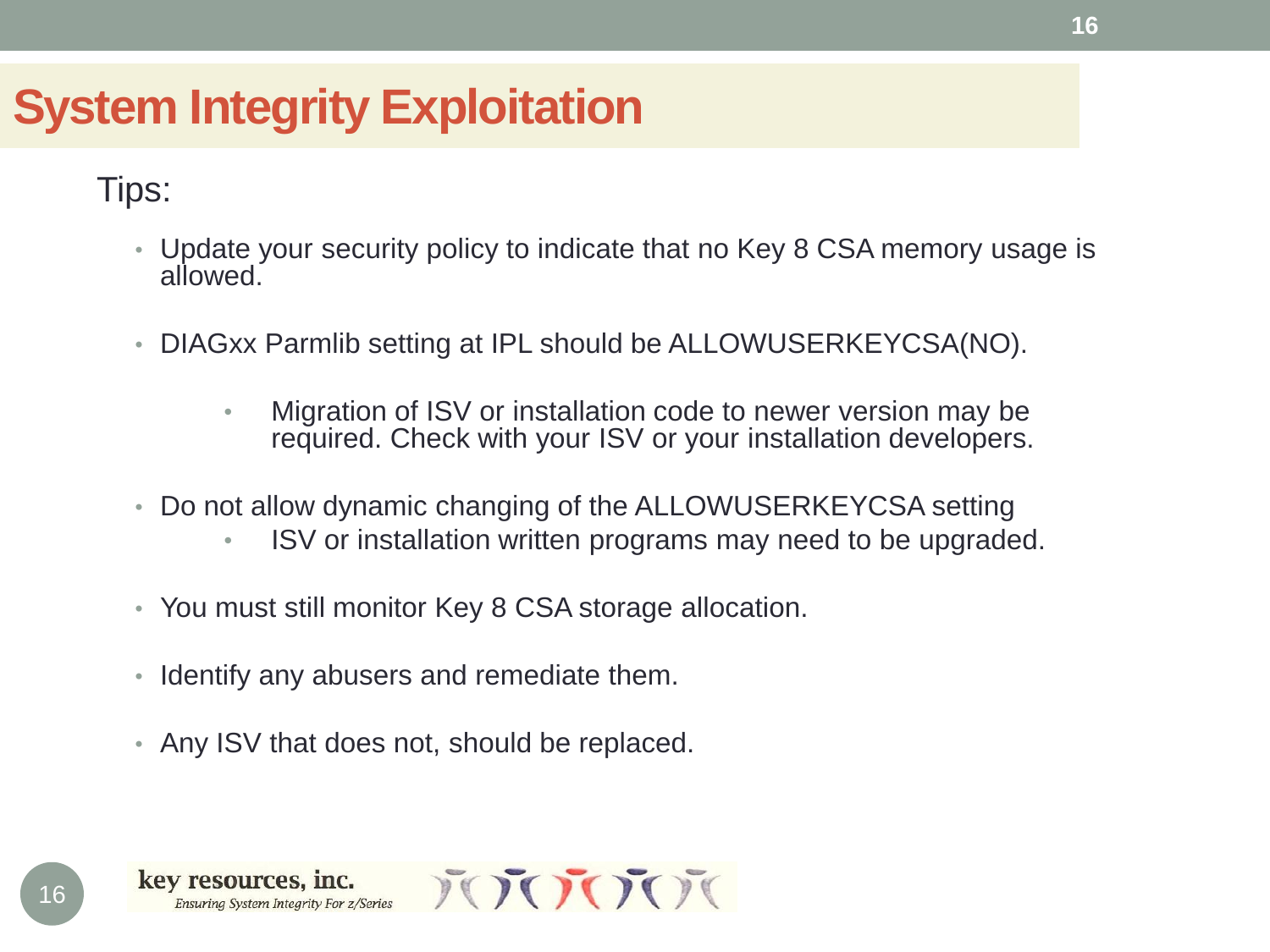### **Third Example - A RACF L posting**

*We have a storage area that we obtain at the first CICS address space start up. The area is referenced by all CICS regions - but only a couple do any actual updating. The code we use for this is -----------*

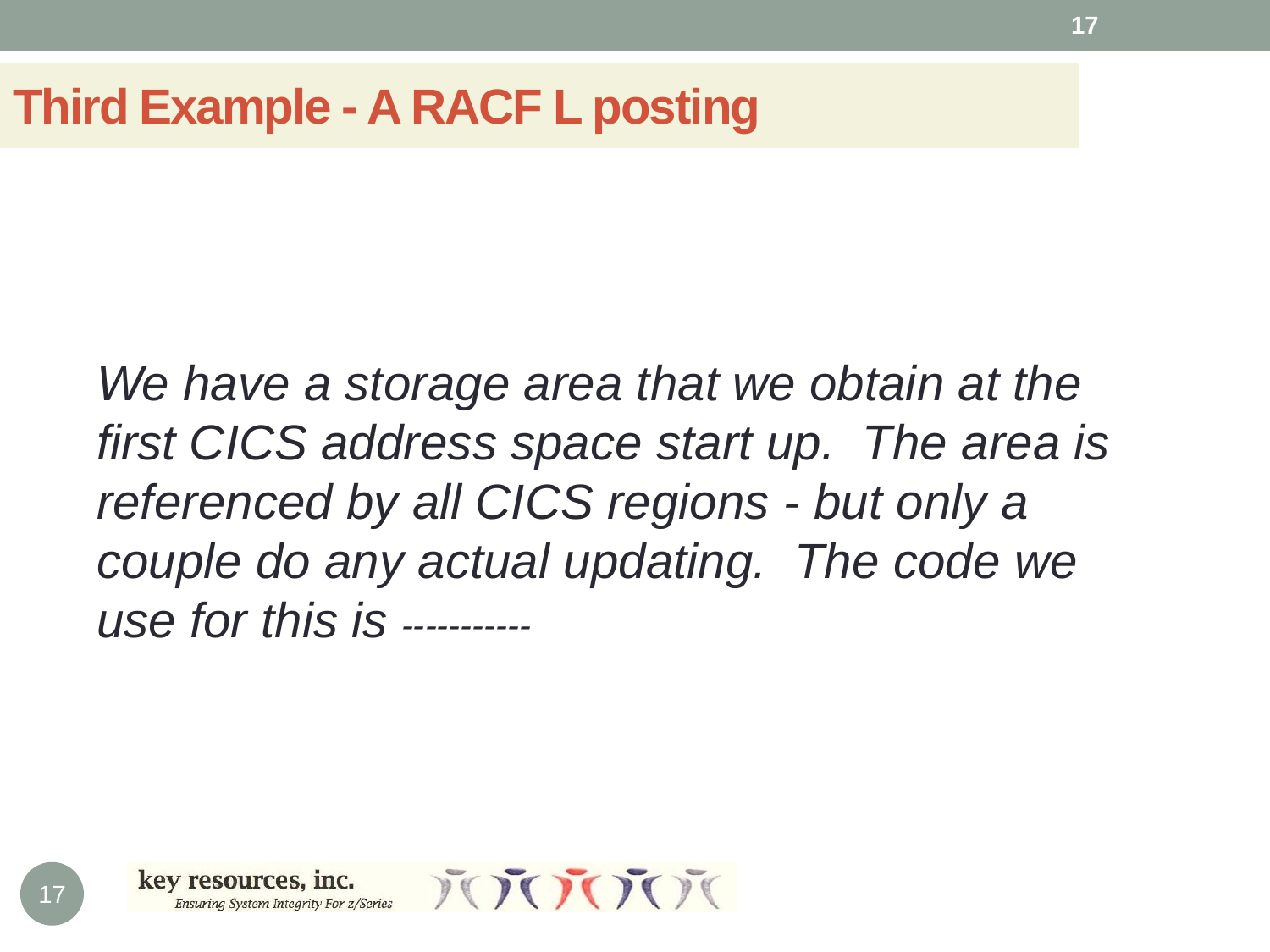### **A RACF L posting**

LA R1, SVCSAVE HOLD AREA FOR SVC 255 SVC 255 GET INTO SUP. STATE WITH KEY 0 STORAGE OBTAIN, LENGTH=20480, SP=241, KEY=9 ST R1,MVSCSADR STORE AREA ADDR. IN CSAEXT IC R11,=X'80' SPKA  $0(R11)$  CHANGE TO KEY 8 CICS MODESET MODE=PROB SWITCH TO PROBLEM STATE

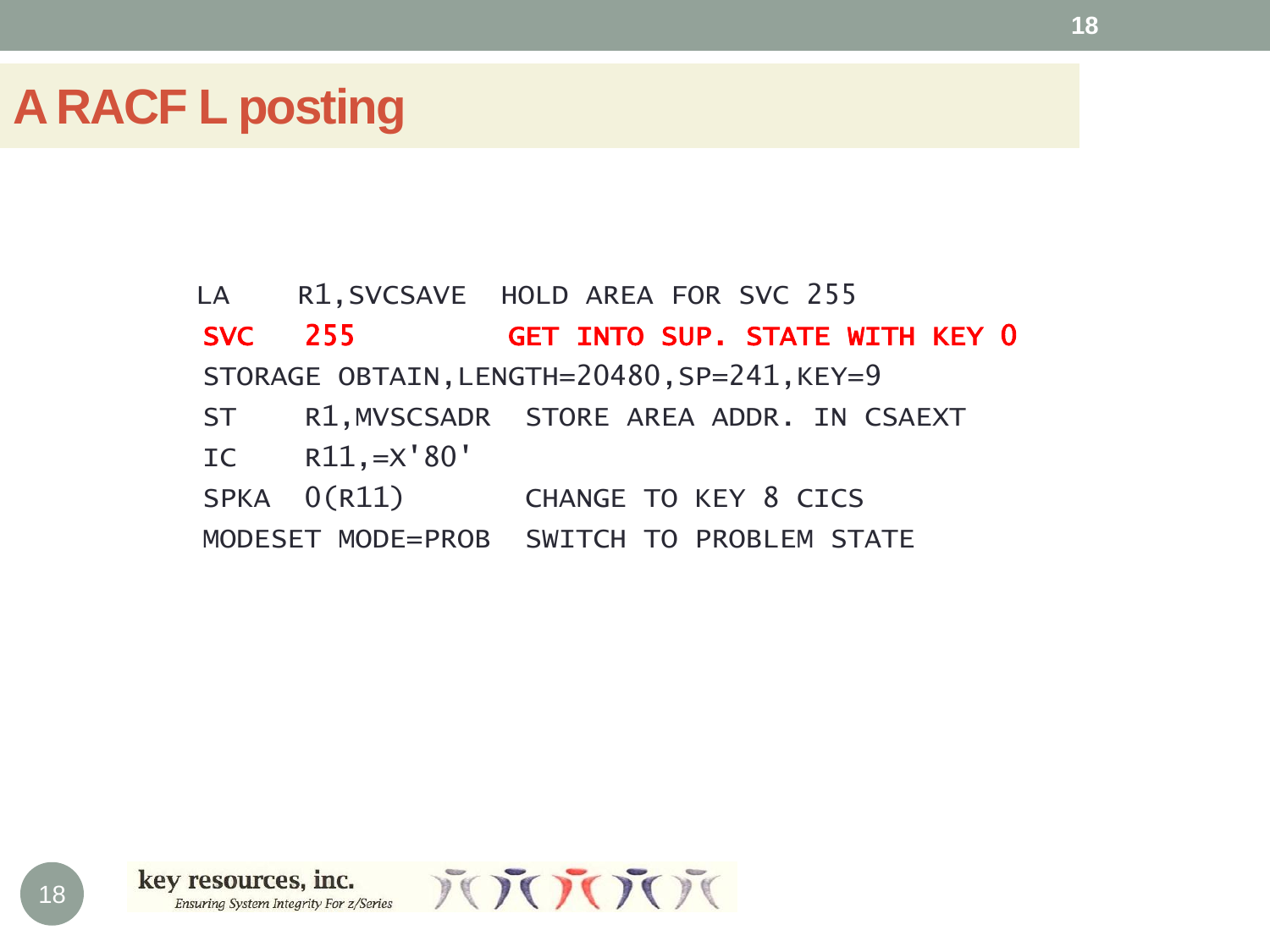### **A RACF L posting**

Vulnerabilities May Be Added

- By well meaning Systems Programmers:
	- Who need a specific function
	- Who did not understand the implications
	- Who have long since left or retired
- Removal will likely require re-designing or eliminating the function.

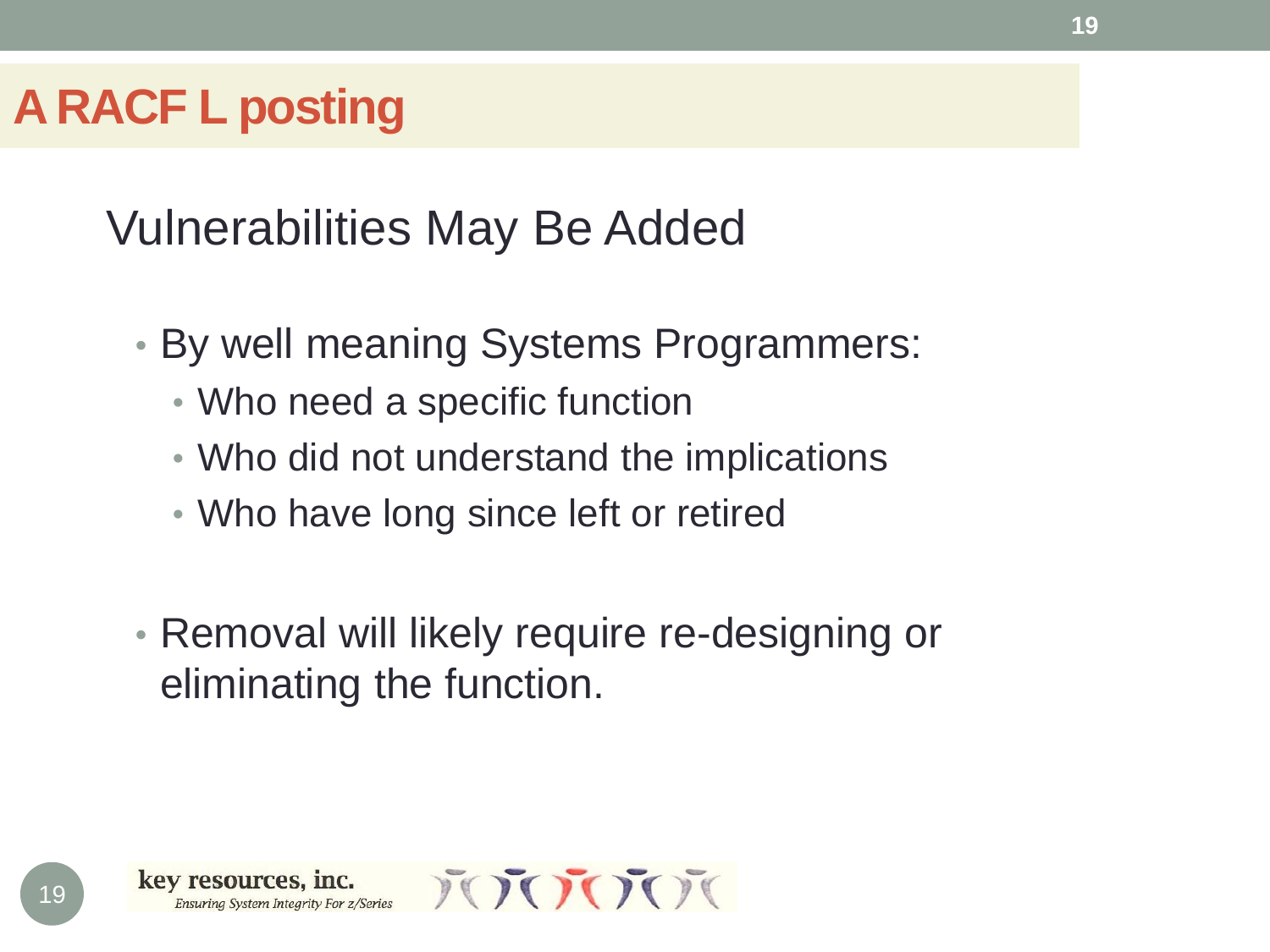## **A RACF L posting**

# Tips:

- Remove "magic" SVCs or other authorization mechanisms that can compromise your system.
- Redesign the function
	- Function must be accomplished in a manner that does not compromise system integrity.

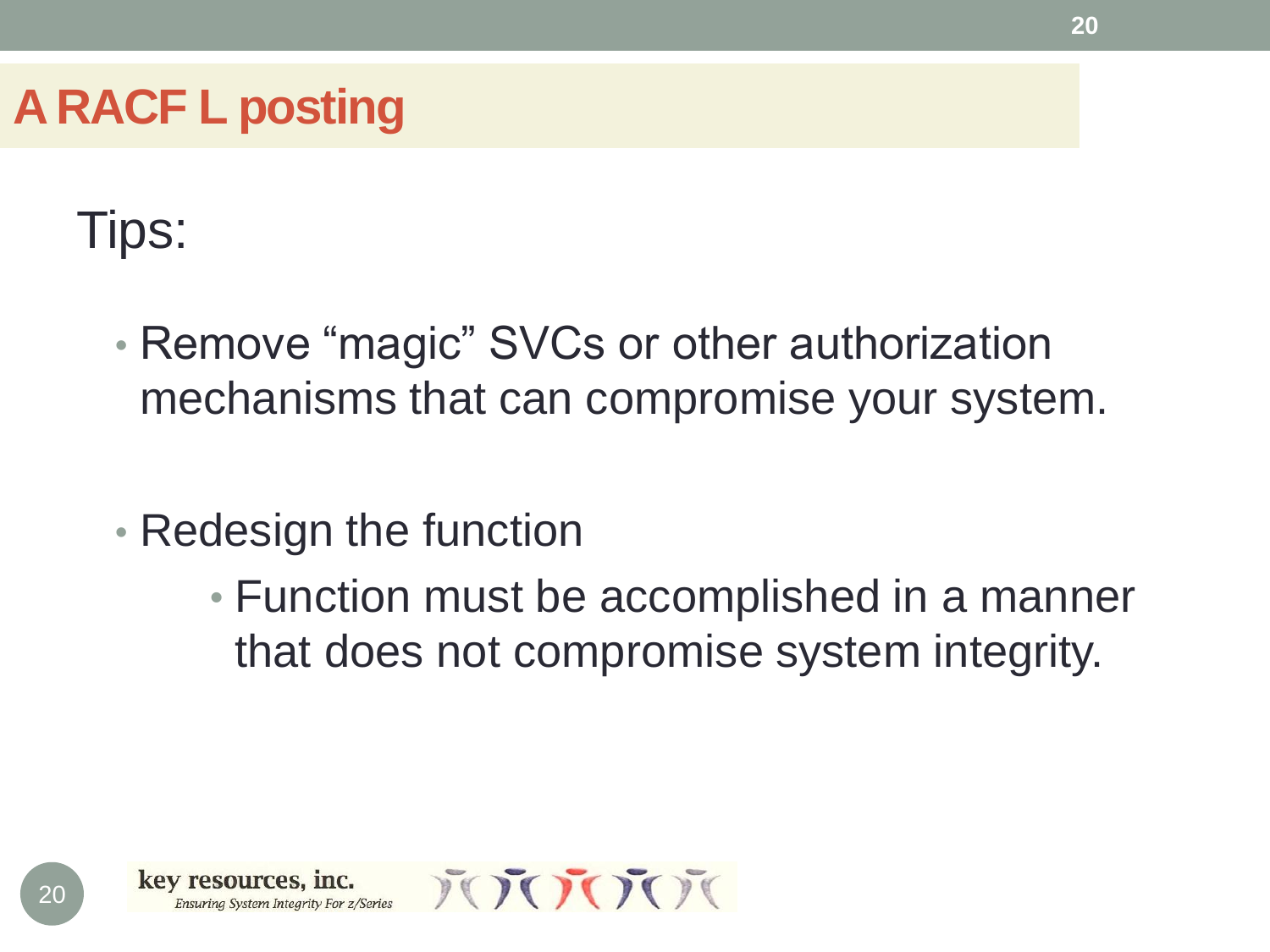- RACF L (late Sept/early Oct 2012)
- Discussion labeled "Mysterious Dataset Access?"
- Access was allowed to a dataset and it should not have been
- Dataset contained sensitive information
- Breach was reported by company employee

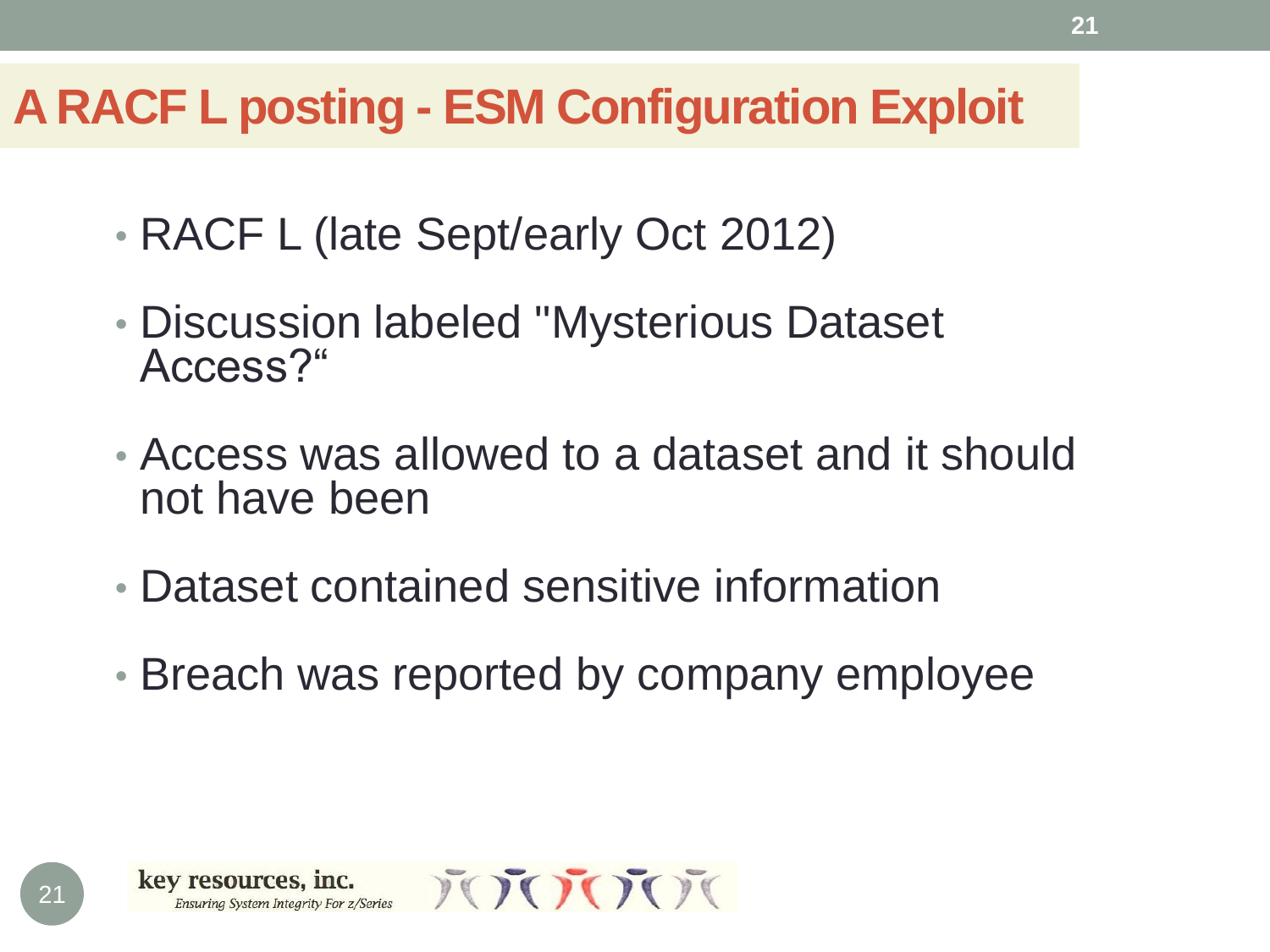```
ADDSD 'SYS9.RACF.*.**' UACC(NONE) OWNER(SYS9) 
PERMIT 'SYS9.RACF.*.**' ID(SYSADM) ACCESS(ALTER) 
PERMIT 'SYS9.RACF.*.**' ID(SYSPRG) ACCESS(ALTER)
ADDSD 'SYS9.*.**' UACC(READ) OWNER(SYS9)
PERMIT 'SYS9.*.**' ID(SYSADM) ACCESS(ALTER) 
PERMIT 'SYS9.*.**' ID(SYSPRG) ACCESS(ALTER)
PERMIT 'SYS9.*.**' ID(APPLGRP) ACCESS(READ)
```
RALT GLOBAL DATASET ADDMEM('SYS9.RACF.\*.\*\*'/NONE) RALT GLOBAL DATASET ADDMEM('SYS9.\*.\*\*'/READ) SETR GLOBAL(DATASET) REFRESH

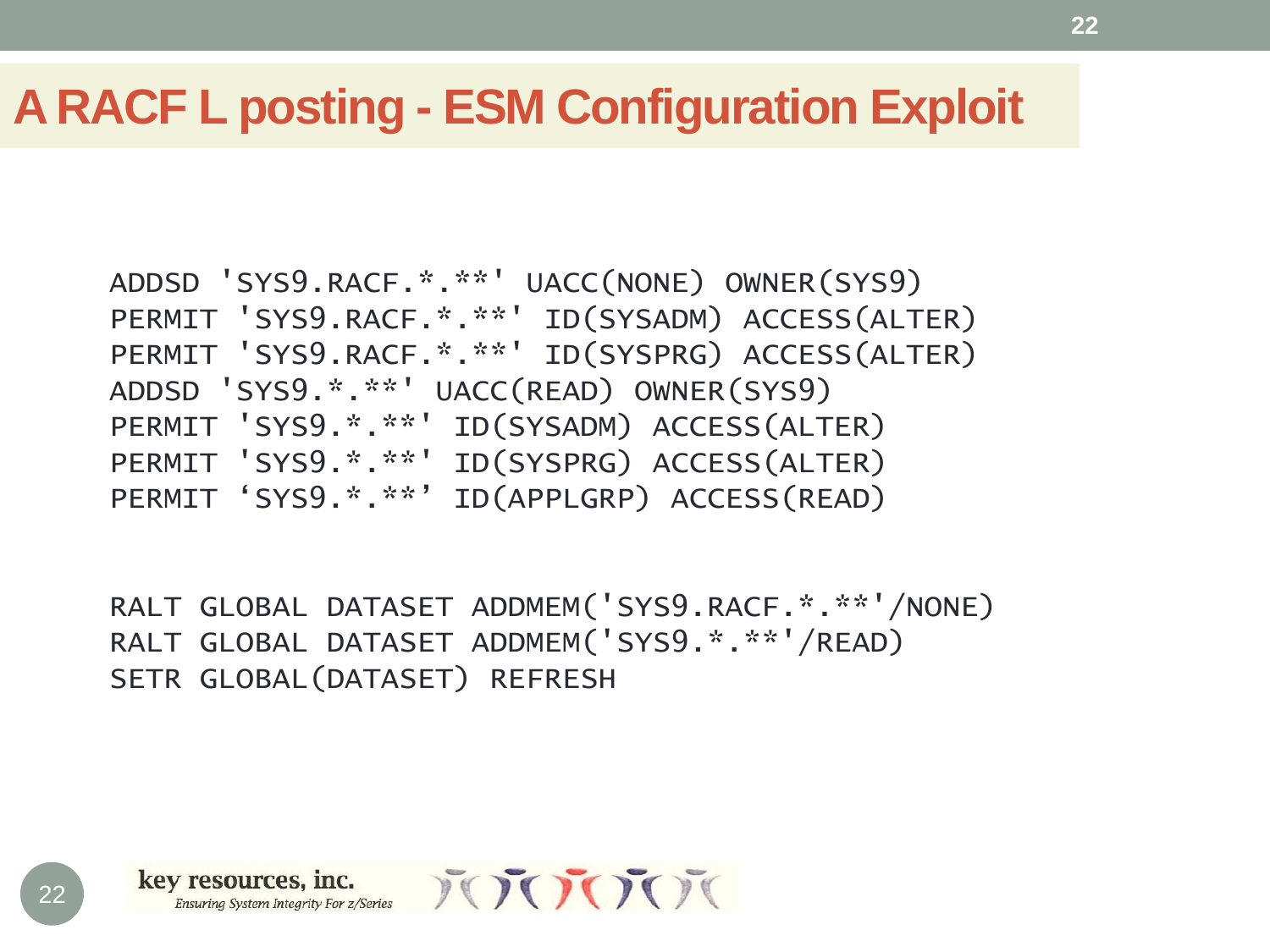- An "undercutting" global entry 'SYS9.RACF.\*.\*\*\*'/NONE should have caused RACF to look at the 'SYS9.RACF. \*. \*\*' DATASET profile for access.
- 'SYS9.RACF.\*.\*\*' DATASET profile would deny access.
- If undercutting Global entry removed, then READ access would have been allowed.
- If undercutting Global entry added but refresh not done, would still allow access.
- Based on posts on RACF L the previous two bullet items are the likely cause of the problem.

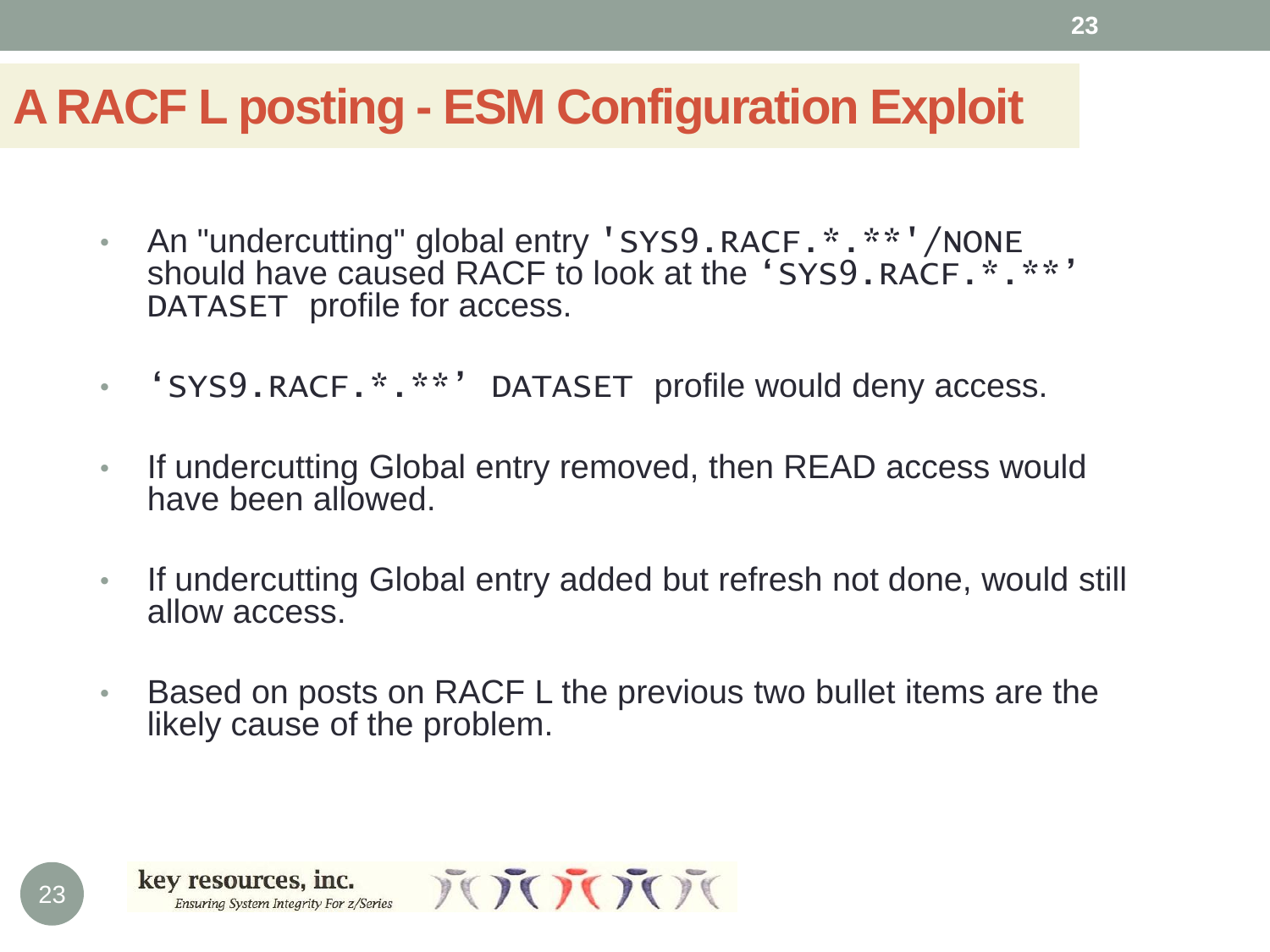### Comments:

- It is likely that these types of problems are reported from time to time.
- When reported, you react by performing root cause analysis and fixing the error.
- Depending upon the sensitivity of the protected asset, that may not be enough.
- Penetration testing could have identified this problem very early in its existence.
- Not performing penetration testing will put your company at risk.
- Compliance standards call for continuous monitoring.
- Penetration testing can be used to, at least partially, cover this requirement.

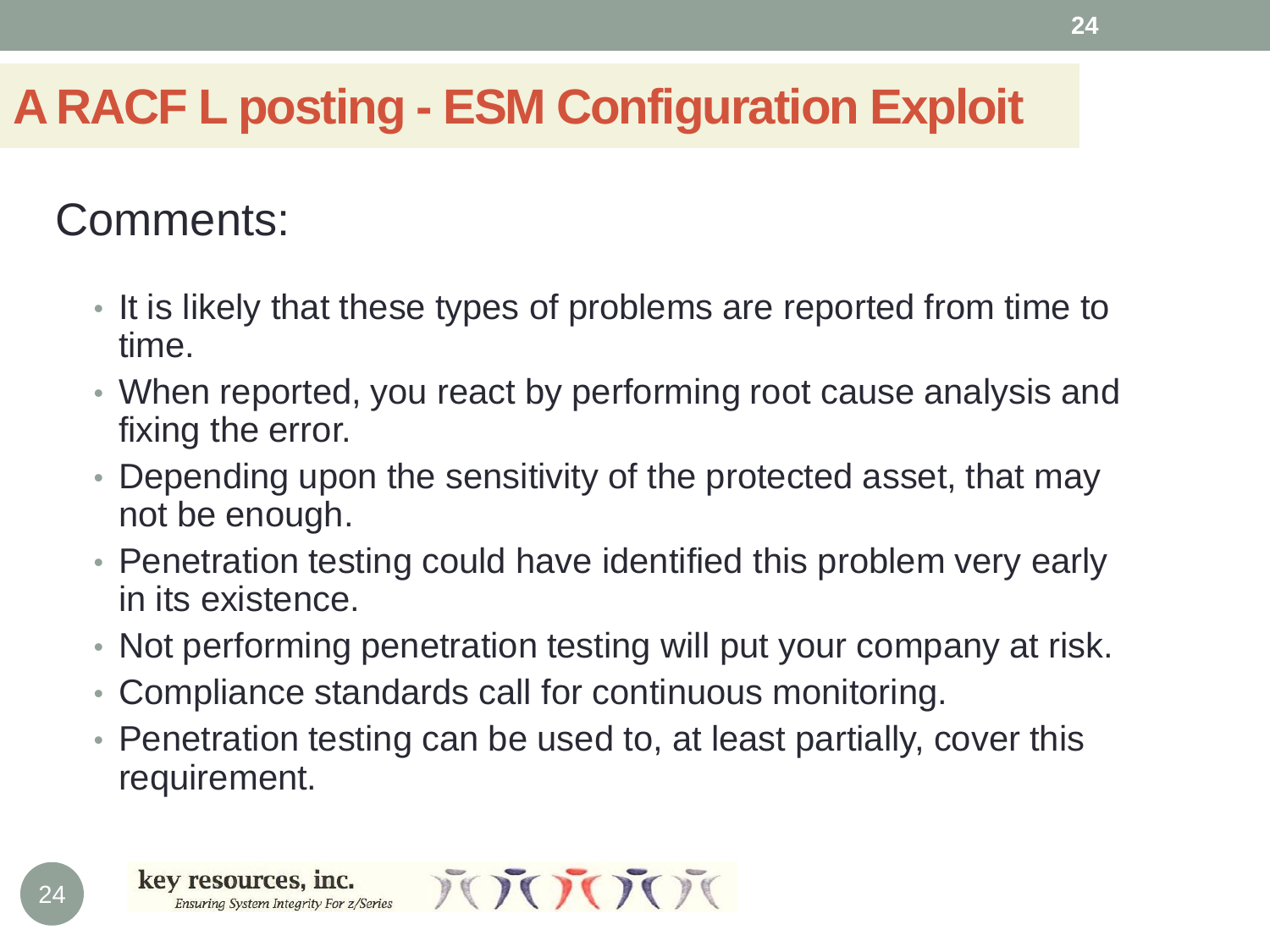- You can use the following to test READ access to datasets
- Requires RACF SURROGATE to be implemented

Replace with Valid job card + USER=execution userid //CHECKIT EXEC PGM=IEBGENER //SYSIN DD DUMMY //SYSPRINT DD SYSOUT=\* //SYSUT1 DD DISP=SHR,DSN=SYS9.RACF.REC102 //SYSUT2 DD DUMMY //

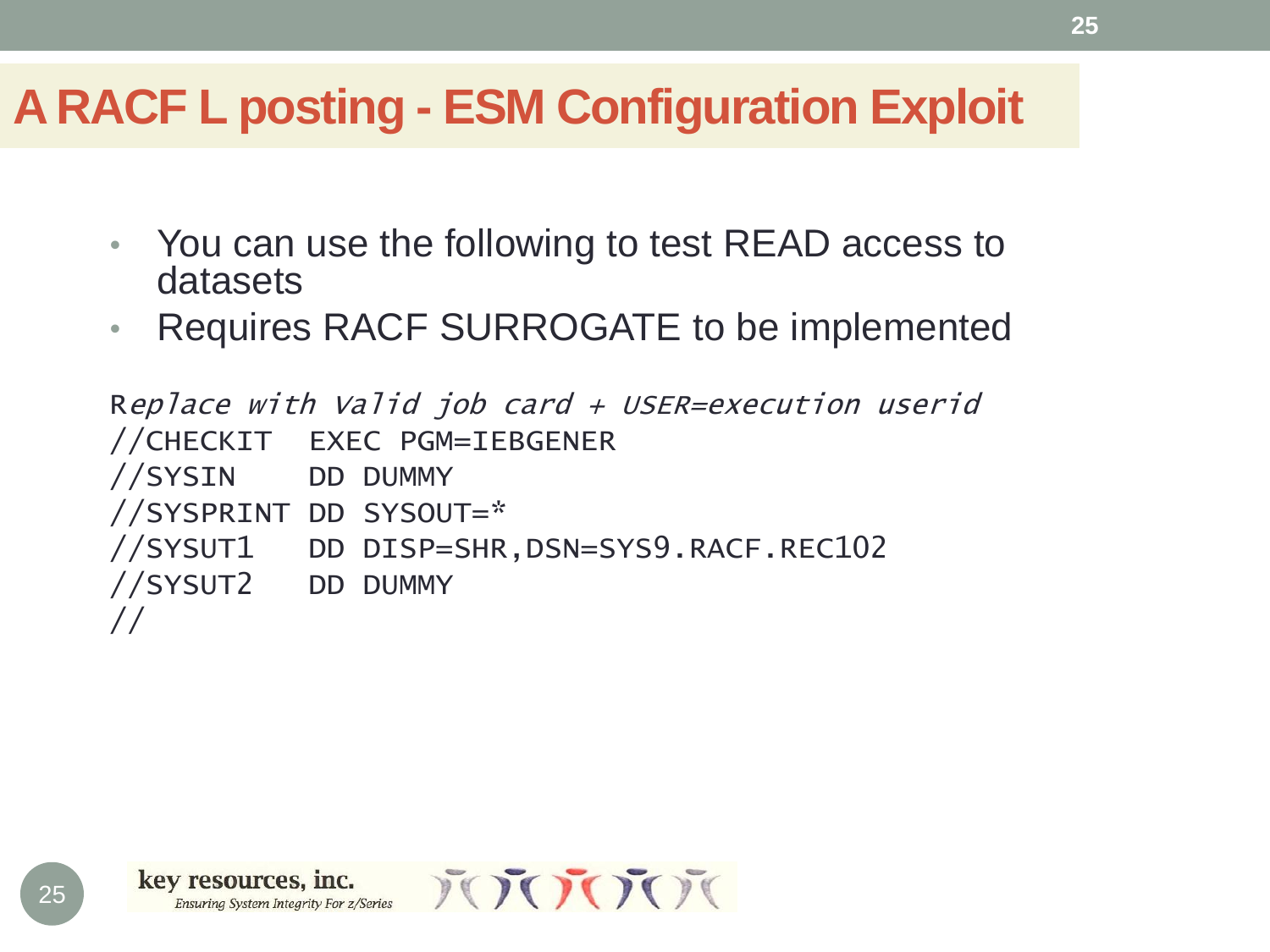# Tips:

- Verify the changes you make perform what you are trying to do
	- *Create a set of test case's to verify changes work*
- Verify the changes you make don't have unintended consequences
	- *Create a set of test cases to verify no unintended consequences*

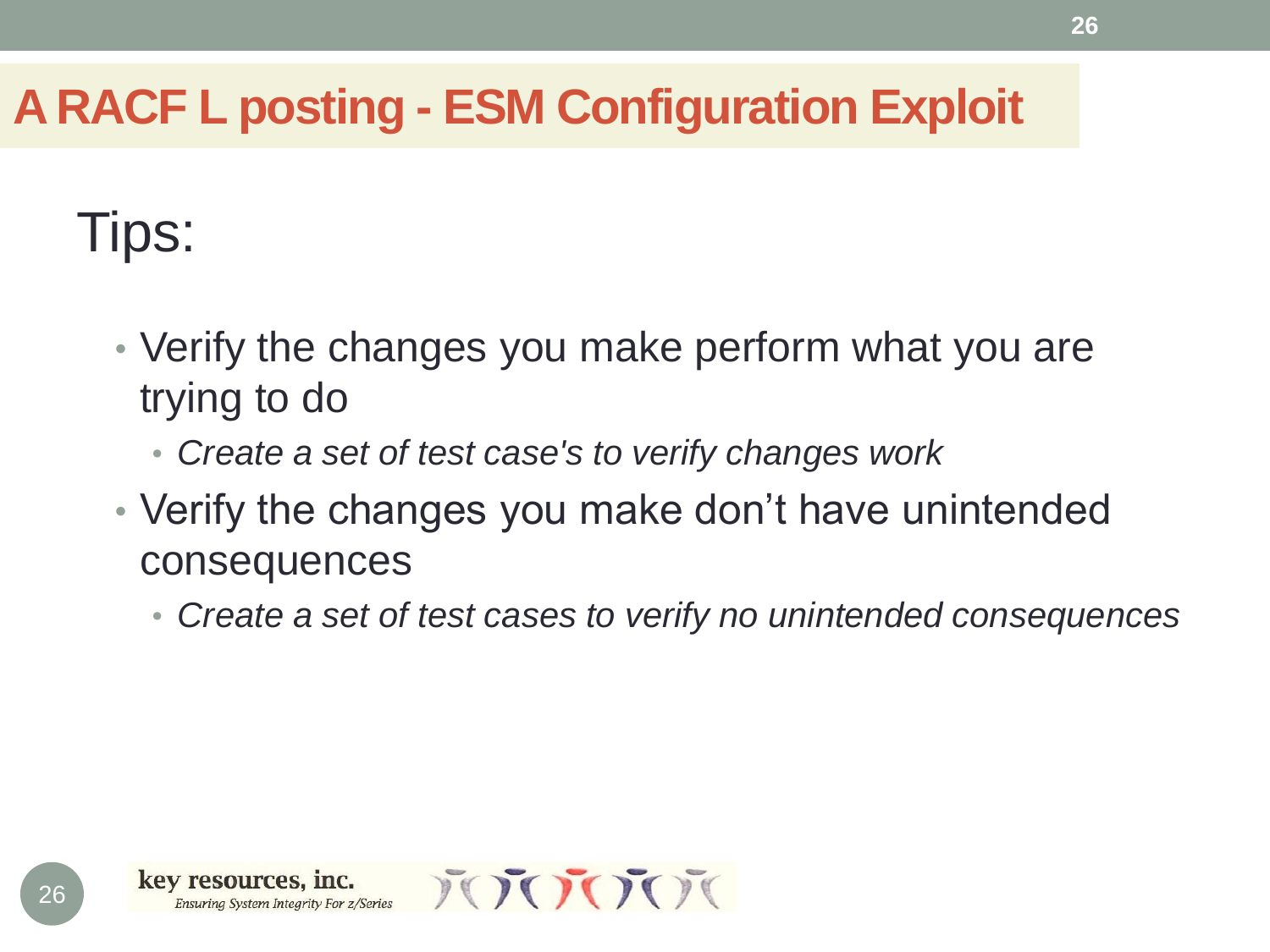# **In Summary**

## • Penetration testing can be helpful in:

- Verifying that ESM changes actually work
- Do not create unintended consequences
- A robust set of penetration tests can help eliminate ESM based vulnerabilities (proactive instead of reactive).
- Penetration testing is obligatory by all compliance guidelines.